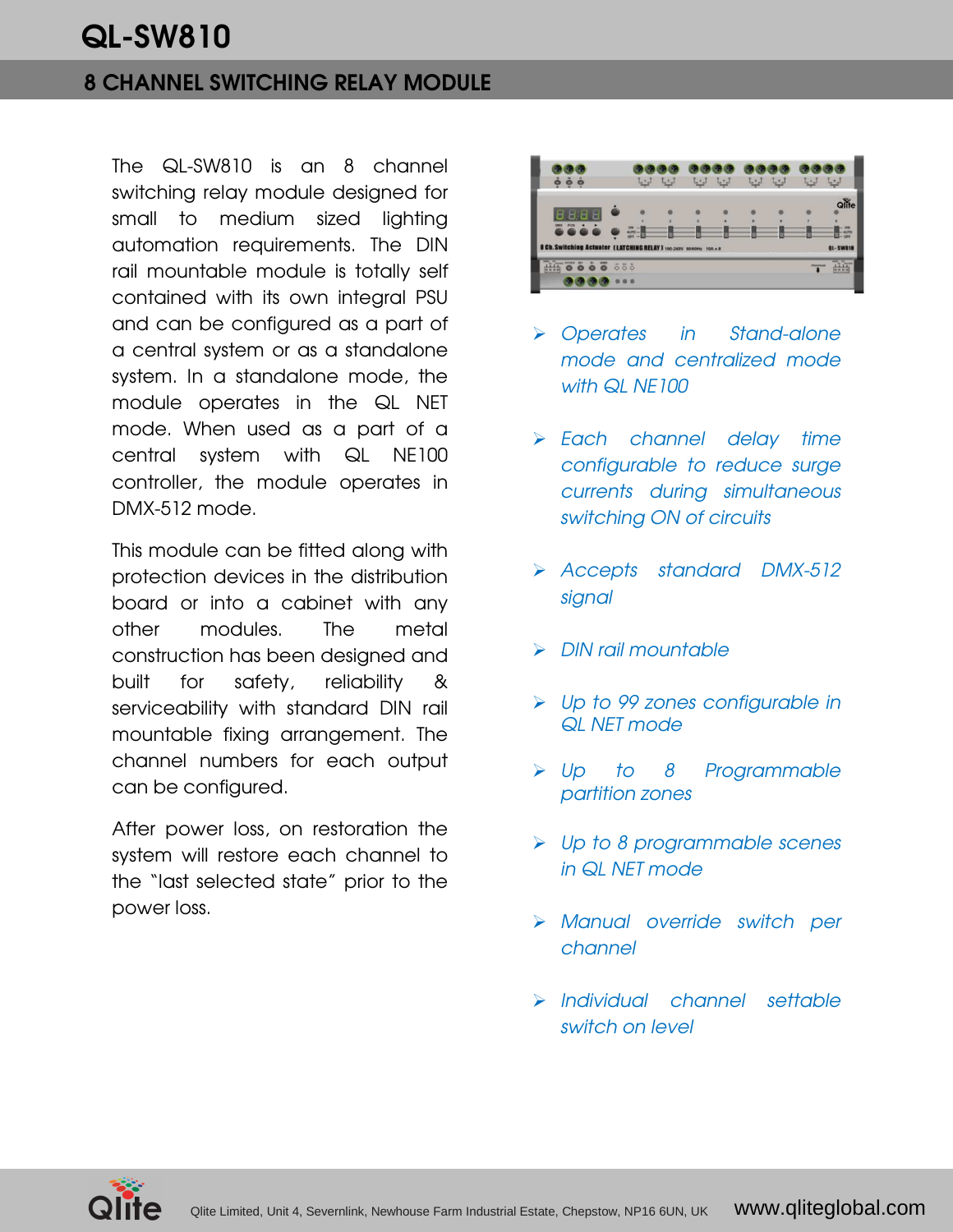## 8 CHANNEL SWITCHING RELAY MODULE

### **Specifications**

Power Supply 100-270V AC, 50/60 Hz

Power Requirement 30mA @ 230V AC

QL NET Power Supply Capacity 400mA

Protocol QL NET, DMX-512

Output Rating

Max per channel : 10A

### **Connectors**

QL NET/DMX-512 : Non-detachable 4 pin 3.5mm connector, 2 nos. 2.54mm 4 pin bar connectors Power in : Non-detachable 3 pin 3.5mm connector Relay in/out : Non-detachable 16 pin 3.5mm connector (2 per channel) Programming Port : 2.54mm 8 pin bar connector

Configuration Buttons  $\blacktriangle$ ,  $\nabla$ ,  $\blacktriangleleft$ ,  $\blacktriangleright$ , FCN and DMX

### Override Switches

8 nos. SPDT mini slide switches

### LED indicators

8 Green LEDs mimicking the output of the 4 relays, 1 Red LED indicating power and 2 Green LEDs indicating communication signal status

Display

LCD



Ambient Temperature : 0°C to 50°C Relative Humidity : less than 80%

Safety Regulatory Compliance  $\epsilon$ 

**Dimensions** 215mm (W) x 88mm (H) x 57mm (D)

Weight

800g

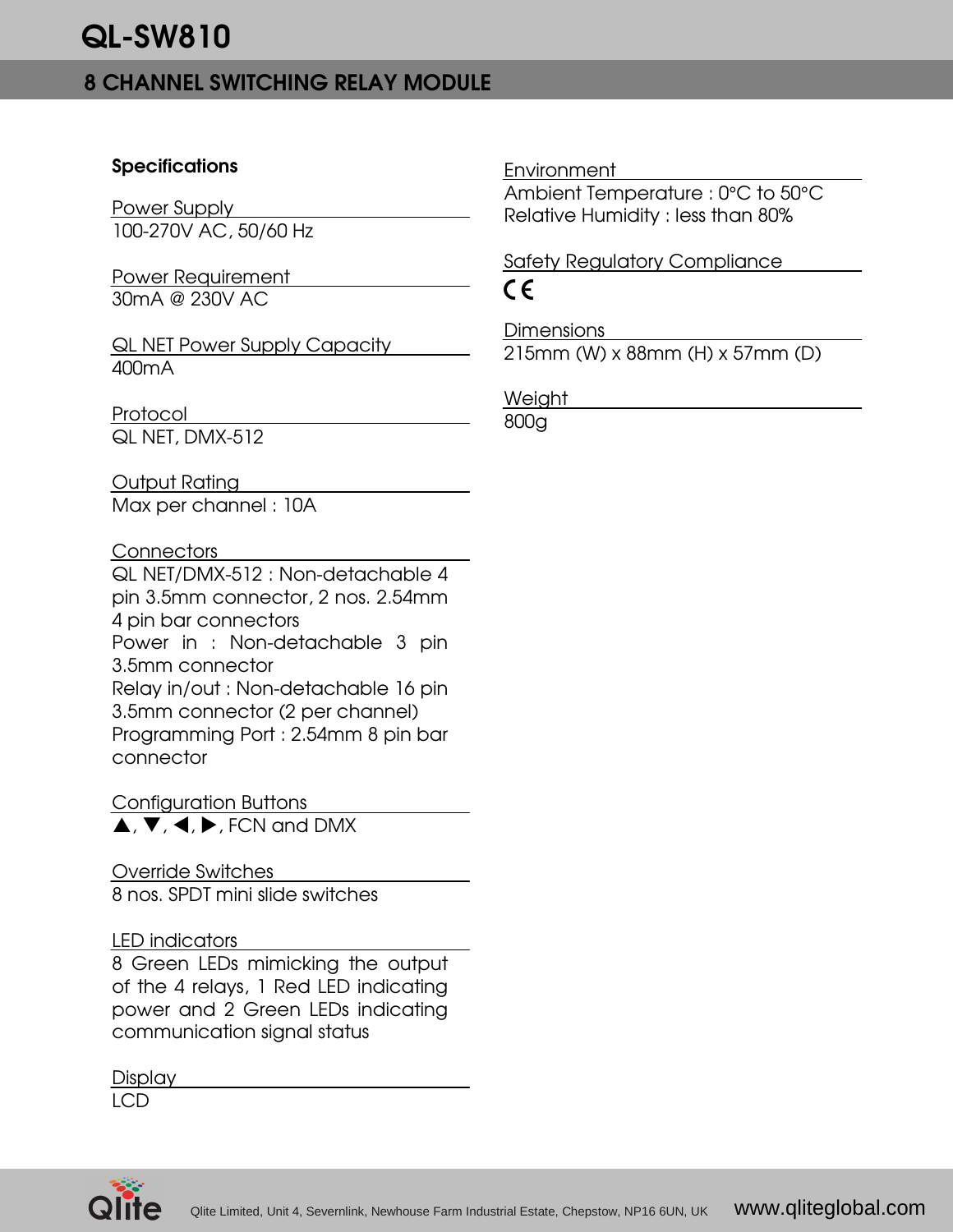# QL-SW810

## 8 CHANNEL SWITCHING RELAY MODULE



### Fig 2. Module Connections